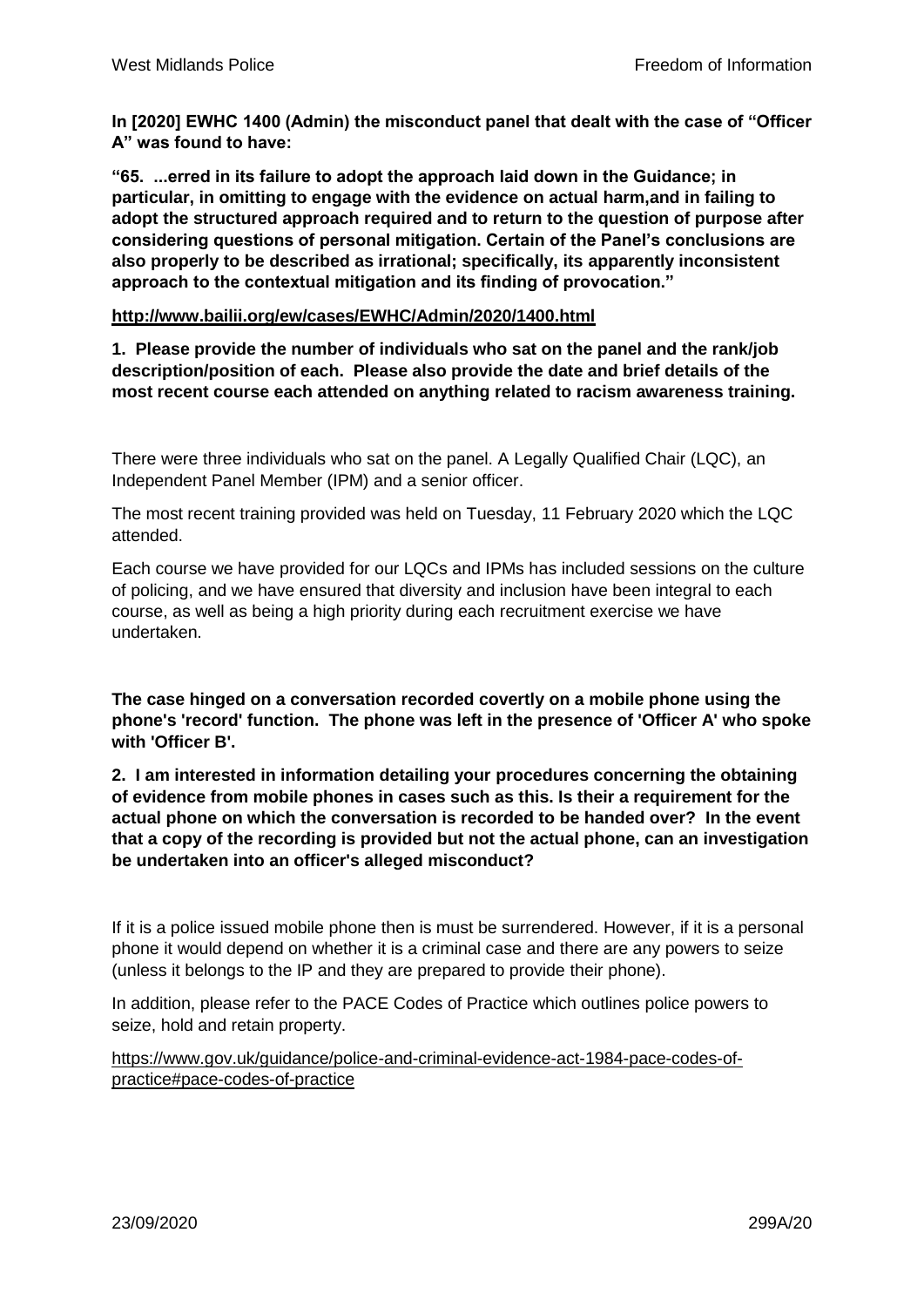# **3. In the past three years, how many misconduct panels have considered evidence obtained covertly on mobile phones? I mean in a manner similar to how 'Officer E' obtained his recording; not 'Person A' speaking to 'Person B' whilst covertly recording the conversation over the phone.**

In the last 3 years, there has only been the one hearing, which is that relating to officers A and B, where the panel have considered evidence obtained covertly on a mobile phone in a manner described above.

**An extract of the recorded conversation (para. 14) contains a racist comment.**

**This is not the sort of comment one would expect from an officer who has attended a racism awareness course.**

**4. Please provide brief details of any racism awareness courses/workshops available to serving officers - aims, modules, duration etc. If you provide such courses, please confirm whether they are mandatory.**

*The below courses are mandatory:*

## Diversity and Inclusion (Equality and Diversity)

Duration: 1 hour

Aim: To provide a general understanding of equality and diversity and the human dynamics of "difference" between individuals and groups.

Objectives:

- 1. Define the 'protected characteristics' described in the Equality duty set out in sect 149 of the Equality Act 2010 and explain the general considerations regarding age, disability gender, sexual orientation, race and religious belief.
- 2. Describe the make-up of a person's identity and the influences that help and shape values, beliefs and preferences.
- 3. Recognise how a person's personal values, beliefs and preferences affect their attitudes and responses to situations.
- 4. Define the term 'unconscious bias' and devise strategies to overcome or counteract such bias.

## Fairness in Policing

Duration: 1 hour

Aim: To introduce students to the topic of 'Fairness in Policing' and the importance of embedding it into policing.

Objectives:

23/09/2020 299A/20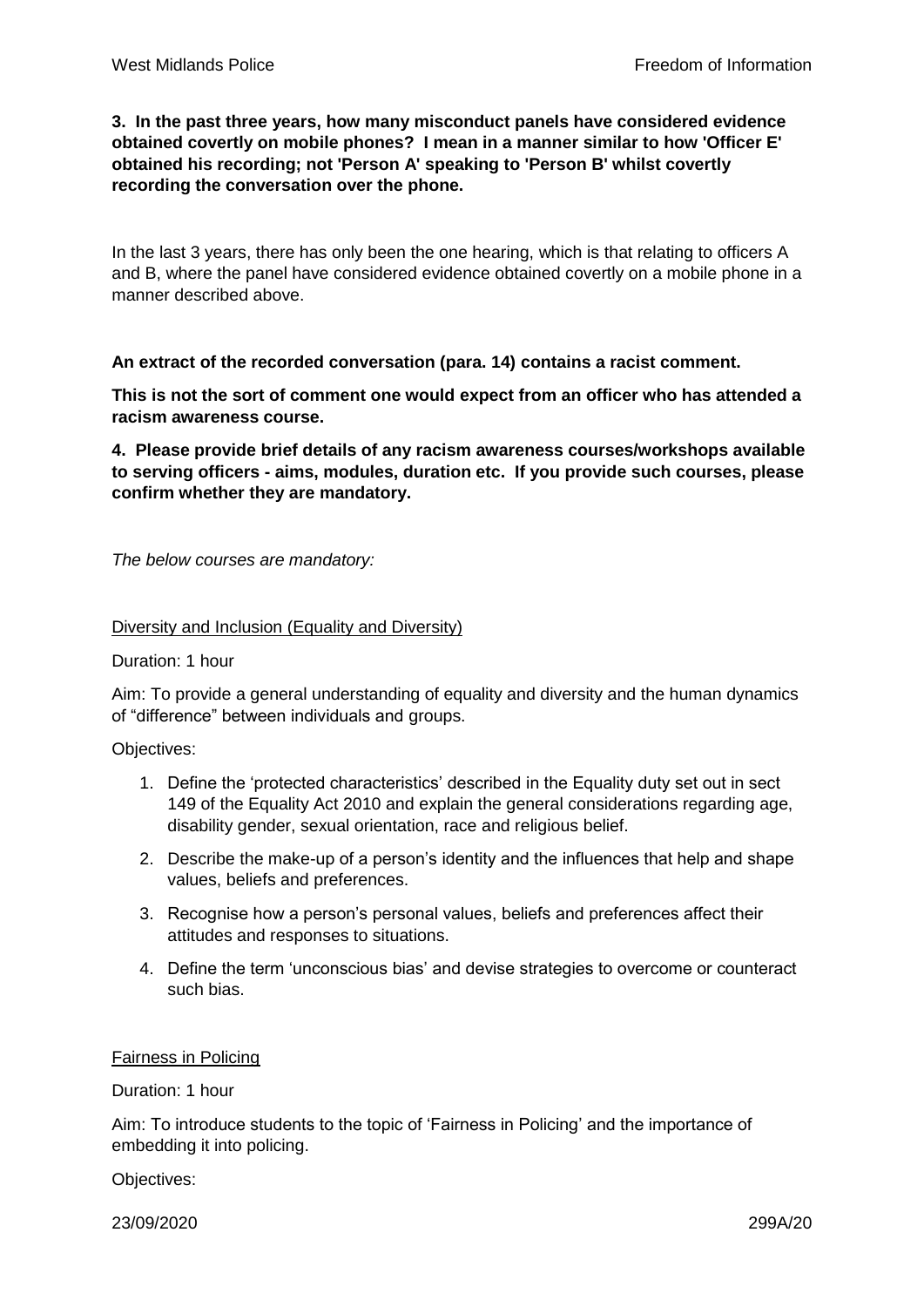- 1. Explain what is meant by 'Fairness in Policing'.
- 2. Understand the consequences of the public seeing the police service as lacking legitimacy.
- 3. Understand the meaning of the term 'organisational and procedural justice'.
- 4. Understand how 'Fairness in Policing' sits alongside similar themes within police training and police service standards and the skills required to embed it.

## Effective Communication

Duration: 2 hours 30 minutes

Aim: To enable student police officers to communicate effectively.

Objectives:

- 1. Describe what communication is.
- 2. Describe a communication model
- 3. Identify potential barriers to successful communication
- 4. Identify the core skills involved in communication: non-verbal; listening; thinking and speaking.

#### Reflective Practice

#### Duration: 2 hours

Aim: To introduce students to the process of reflective practice

Objectives:

- 1. Describe the importance of continuous professional development
- 2. State how reflective practice is used in police training
- 3. Describe the term "Reflective Practice"
- 4. Identify the need to know themselves and how their values and beliefs can impact on reflective practice. (covered sufficiently in Introduction to Equality & Diversity
- 5. Identify factors that may affect their ability to reflect accurately.
- 6. Describe how to give and receive feedback
- 7. Outline the elements of the Adult Learning Cycle (ALC) and how it may affect them during the course.
- 8. Outline the elements of the Experiential Learning Cycle (ELC) and apply it to a previous experience.
- 9. Demonstrate use of the ELC for an event that has happened on the course
- 10. State the relevant behaviours within the Policing Professional Framework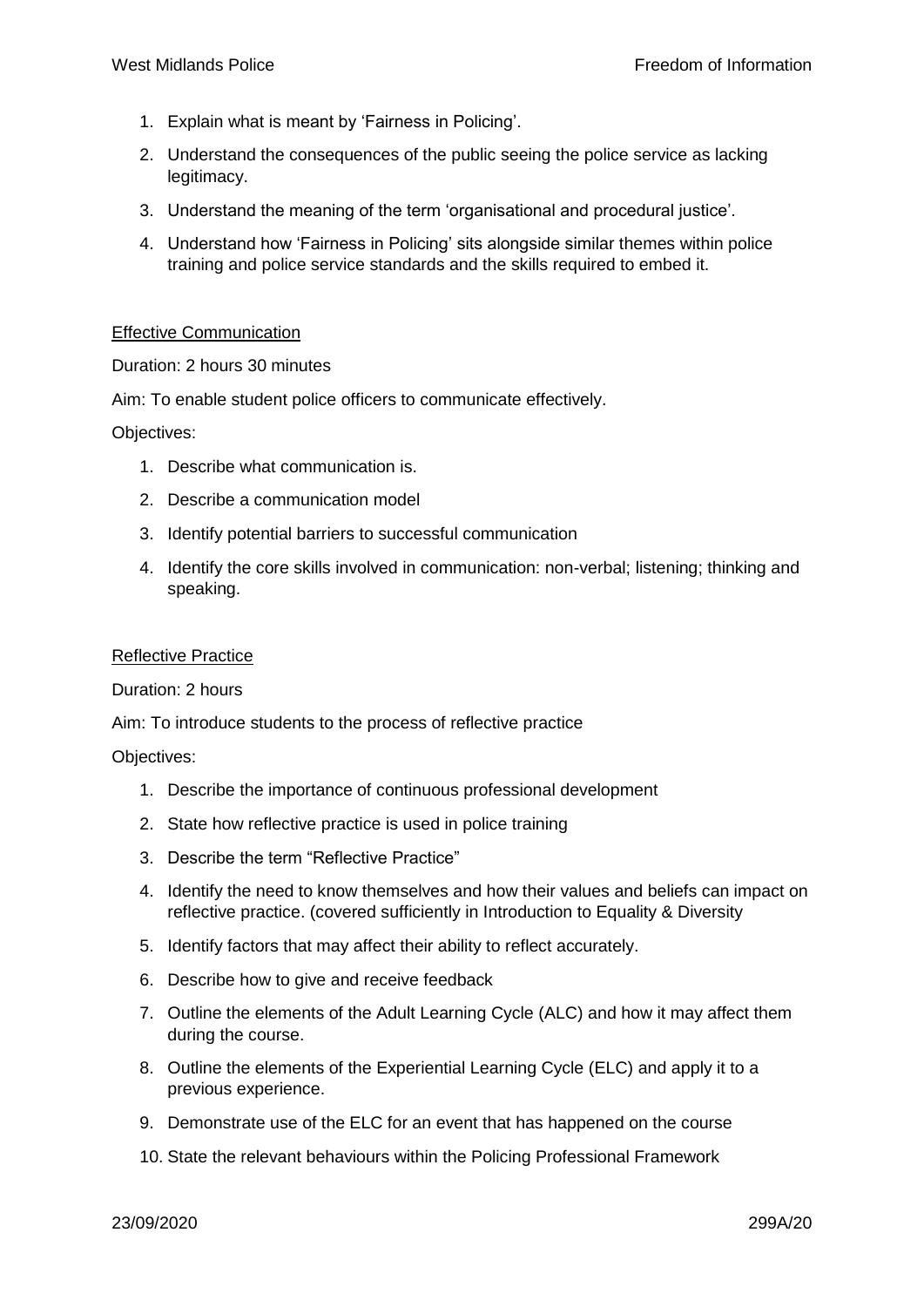- 11. Describe the process used to complete a Reflective Record entry.
- 12. Complete practice entries for a Reflective Record using the ELC and behaviours from Policing Professional Framework.
- 13. Identify the component parts of Development Planning (SMART)

In addition, sessions are delivered on the PCDA and DHEP. The subject of human rights, ethics, diversity and inclusion is a thread that runs through the delivery across all of the three programs but is specifically delivered as follows:

# **Year 1 PCDA:**

**Understanding and Application**: The terms 'ethics', 'diversity', 'equality' and 'human rights' - Delivered in the Introduction to Policing Communities module.

# **Year 1 DHEP/DC-DHEP:**

**Understanding and Application**: The terms 'ethics', 'diversity', 'equality' and 'human rights' - Delivered in the Understanding Policing module.

# **Year 2 PCDA:**

**Apply professional approaches to policing, demonstrating fairness, ethics and integrity:** The case for adopting a professional approach that values inclusivity and diversity (within the organisation, community and wider society) - Delivered in the Policing Communities module.

**Evaluate how the diversity of individuals and society impact on the criminal justice system:** How the diverse nature of society impacts upon the criminal justice system; the importance of valuing diversity and inclusion - Delivered in the Policing Communities module.

**Evaluate how the diversity of individuals and society impact on the criminal justice system:** How socio-economic, mental health, diversity issues can impact on individuals progressing through the criminal justice system - Delivered in the Policing Communities module.

**Police Diversity:** key issues relating to the complexity and challenges of operational policing - Delivered in the Response Policing module.

## **Year 2 DHEP/DC-DHEP:**

**Values and ethics in diverse communities:** The case for adopting a professional approach that values inclusivity and diversity (within the organisation, community and wider society) - Delivered in the Advanced Knowledge & Concepts module.